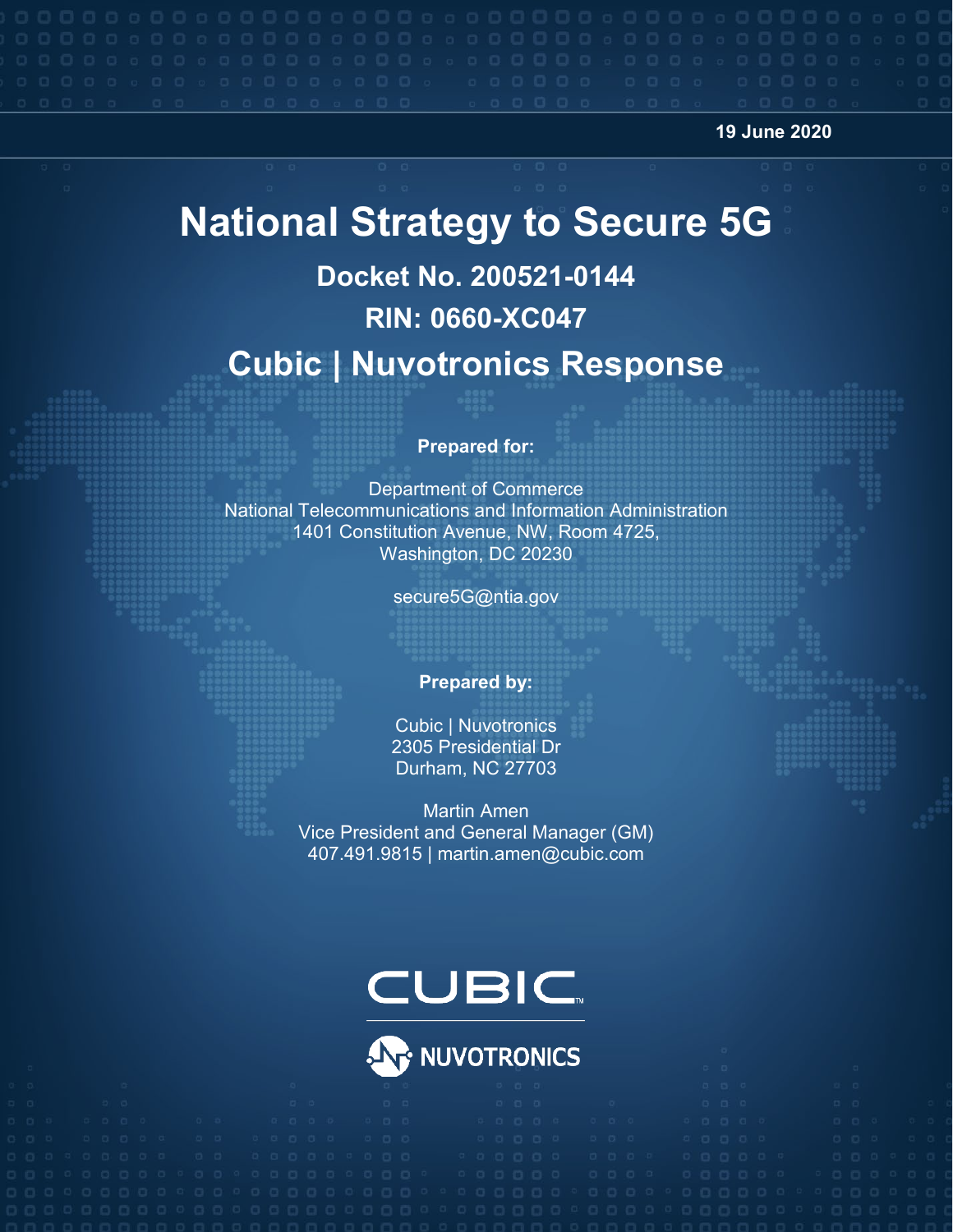### **1 LINE OF EFFORT ONE: FACILITATE DOMESTIC 5G ROLLOUT**

*1) How can the United States (U.S.) Government best facilitate the domestic rollout of 5G technologies and the development of a robust domestic 5G commercial ecosystem (e.g., equipment manufacturers, chip manufacturers, software developers, cloud providers, system integrators, network providers)?*

A good example of how the U.S. Government can best facilitate the domestic rollout of 5th Generation (5G) technologies and the development of a robust, domestic, 5G commercial ecosystem is by investing in the deployment of the Cubic | Nuvotronics commercial 5G offerings. With Nokia Corporation (Nokia) that provides key technology to build a U.S. manufactured capability, our Cubic/Nokia 5G Tech Bundle could be deployed to provide national 5G coverage with a clear path to Next-Generation (Next-G) capability. Rather than allowing uninformed discussion about how Huawei Technologies Co., Ltd. (Huawei), has the only viable 5G solution, the Government should recognize that the U.S.-based manufacturing line for the Cubic/Nokia 5G Tech Bundle could begin ramping up immediately upon receipt of a modest Nonrecurring Engineering (NRE) investment, and begin delivering units for commercial deployment by First Quarter (Q1) 2021. Cubic | Nuvotronics has all the necessary relationships with equipment manufacturers, chip manufacturers, software developers, cloud providers, system integrators, and network providers to help America's telecommunications providers rapidly deploy national-scale 5G coverage.

#### Considerations:

- Specify purchasing with 5G solutions and security.
- Create research initiatives in the area for non-typical DoD vendors.
- Consider creating trusted fabrication for "silicon" ecosystems for U.S. Government consumers.
- Create a unique 5G "govcloud" offering for needed services and security.
- Develop and specify 5G unique Peer-to-Peer (P2P) requirements and offerings.
- Resolve spectrum ambiguities globally and quickly, particularly greater than 6 GHz.
- Establish clear Artificial Intelligence/Machine Learning (AI/ML) linkage and oversight around 5G internally.
- Resolve its own Internet Protocol version 4 (IPv6) policies and execute a coherent strategy as a part of the 5G initiative.
- Consider 5G incorporation into National Intelligence Priorities Framework (NIPF) to focus intelligence on it.

#### *2) How can the U.S. Government best foster and promote the research, development, testing, and evaluation of new technologies and architectures?*

If the Government's goal is speed, in terms of time to installation of a nation-wide 5G infrastructure, the current rollout of the various base implementation is an excellent approach. The Government should look to the various prototype proposals for enhanced solutions that foster U.S. innovation and manufacturing capabilities.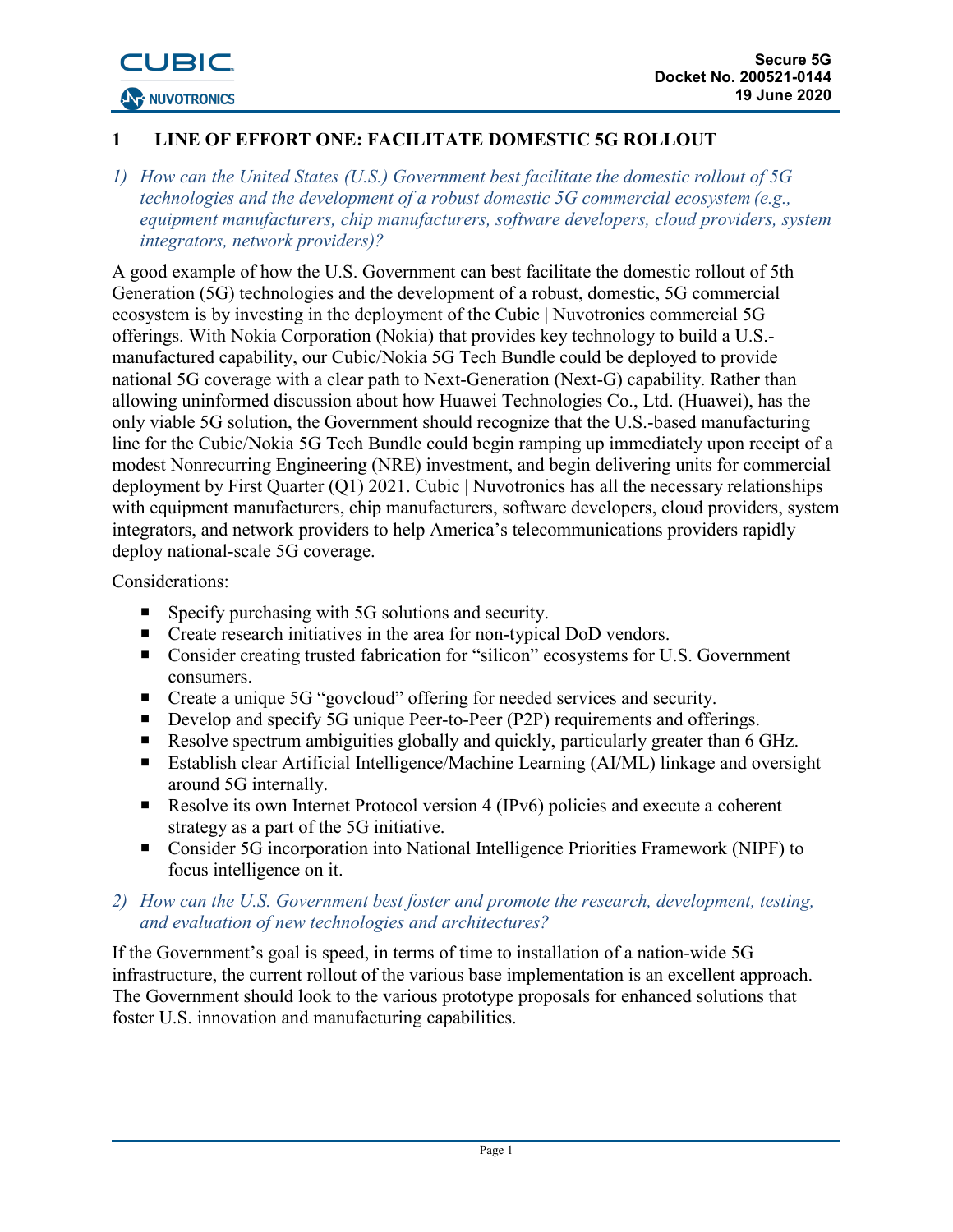

Considerations:

- Collaboratively consolidate research initiatives across DARPA, Intelligence Advanced Research Projects Activity (IARPA), National Laboratories, Service Laboratories, Federally Funded Research and Development Centers/University Affiliated Research Centers (FFRDCs/UARCs) for focus and impact.
- Distinguish between Test and Evaluation (T&E) and research activities. They are convoluted now.
- **Consolidate test beds where possible and externalize their use.**
- Establish agency primacy across Intelligence, Defense, and Civilian for 5G strategy.
- Engage Service Providers' (AT&T, VZW, etc.) research organization directly.

### *3) What steps can the U.S. Government take to further motivate the domestic-based 5G commercial ecosystem to increase 5G research, development, and testing?*

A key factor to further motivate the domestic-based 5G commercial ecosystem to increase 5G research, development, and testing would be to invest in innovative manufacturing capabilities that advance the United States. For example, Cubic | Nuvotronics has an additive manufacturing capacity that can produce technology far better than some adversary countries, no matter how difficult it may be to compete due to domestic costs as compared with adversary countries that have significant government investment. This could be accomplished through the Defense Production Act, Title III, which would enable the Government to rapidly invest in innovating manufacturing technology that can compete commercially and also provide military options at a desired economical state. In addition, broader prototype efforts and Research Development Test & Evaluation (RDT&E) investments could be made to develop Next-G chipsets, etc., to allow Cubic | Nuvotronics's innovative manufacturing process to go beyond 5G capabilities to address mobile communications, Internet of Things (IoT), and Next-G autonomous solutions.

*4) What areas of research and development should the U.S. Government prioritize to achieve and maintain U.S. leadership in 5G? How can the U.S. Government create an environment that encourages private sector investment in 5G technologies and beyond? If possible, identify specific goals that the U.S. Government should pursue as part of its research, development, and testing strategy.*

The U.S. Government should, for example, invest in rollout of U.S.-based 5G infrastructure such as Cubic | Nuvotronics's 5G dual-band transceivers with an applied RDT&E effort (biased toward development, testing, and evaluation). Cubic | Nuvotronics, as a private sector company, has already invested in 5G technology and beyond. The U.S. Government can engage with Cubic | Nuvotronics immediately to deploy 5G, and to engage on how to take full advantage of the Next-G capabilities we have to offer.

- Border Gateway Protocol (BGP)/Multiprotocol Label Switching (MPLS) (BGP/MPLS and backbone security ramifications)
- Radio Access Network (RAN), RAN, Radio Access Technology (RAT), Software-Defined Networking (SDN), and Network Function Virtualization (NFV) layer vulnerabilities and protections
- $\blacksquare$  >6 GHz waveform handling, including in space
- High-density connection management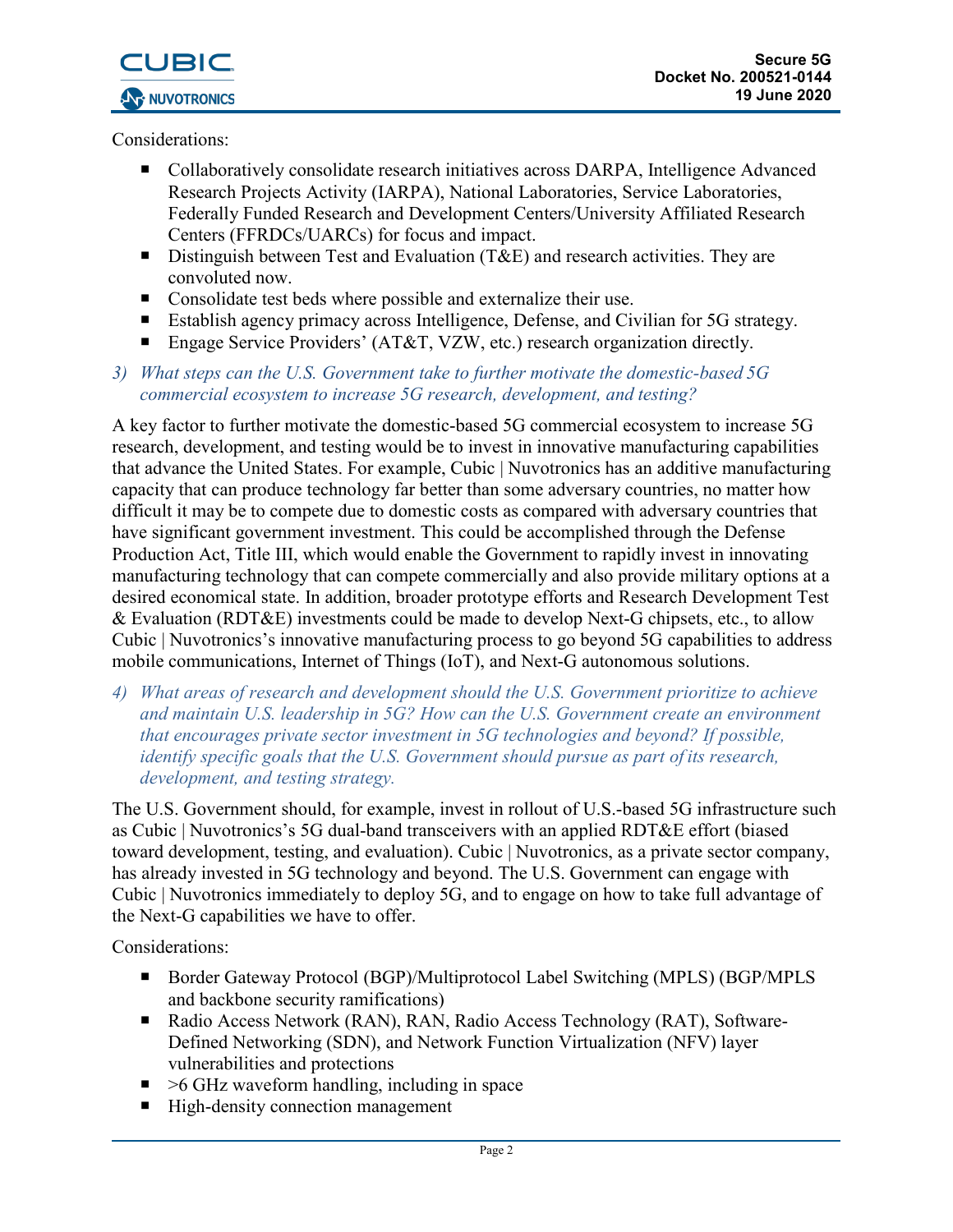- Small cell and enterprise concentration management impacts
- Edge AI/ML implications, applications, and opportunities
- Creating a secure Next-G packet core "the evolved packet core"
- Exploring convergence with 802.11 over time

## **2 LINE OF EFFORT TWO: ASSESS RISKS TO AND IDENTIFY CORE SECURITY PRINCIPLES OF 5G INFRASTRUCTURE**

#### *1) What factors should the U.S. Government consider in the development of core security principles for 5G infrastructure?*

Even if the U.S.-manufactured Cubic 5G infrastructure solution is put into place across the United States, and as part of the U.S. expeditionary national security communications infrastructure, we must always assume a near-peer foreign adversary has compromised the solution. This core security principle is at the center of the secure channel encryption solutions that Cubic has provided to the Department of Defense (DoD) for many years, up to and including Type-1 National Security Administration (NSA) encrypted channels. Security principles must be established to determine which (if not all) telecommunications traffic should be secured from compromise through such approaches.

Direct security concerns include:

- Implications of the broadened attack surface of Radio Access Network (RAN), Software-Defined Networking (SDN), Network Function Virtualization (NFV), etc.
- Implications of insecure Border Gateway Protocol (BGP)/Multiprotocol Label Switching (MPLS) implementation/issues
- Virtualization insecurities, including Hypervisor concerns
- **E** Application Program Interface (API) Security concerns and mitigations
- Micro-segmentation approaches to security and service delivery
- Cryptographic key management and synchronization
- Domain Name Service (DNS) evolution and hardening
- Security Function Virtualization implications
- Consider orchestration as a potential attack surface
- Multi-domain security operations
- $\blacksquare$  New denial of service modalities
- **Insider boundaries erasure implications**
- Adversarial Machine Learning/Artificial Intelligence (ML/AI)
- $\blacksquare$  Spectrum misuse
- Usage of Peer-to-Peer (P2P) models to improve security, reducing Man-in-the-Middle (MITM) attack surface

#### *2) What factors should the U.S. Government consider when evaluating the trustworthiness or potential security gaps in U.S. 5G infrastructure, including the 5G infrastructure supply chain? What are the gaps?*

The U.S. Government should consider looking beyond the traditional telecommunications equipment providers to a company that has security in its DNA, and that has experience providing solutions that secure our nation against peer and near-peer adversaries.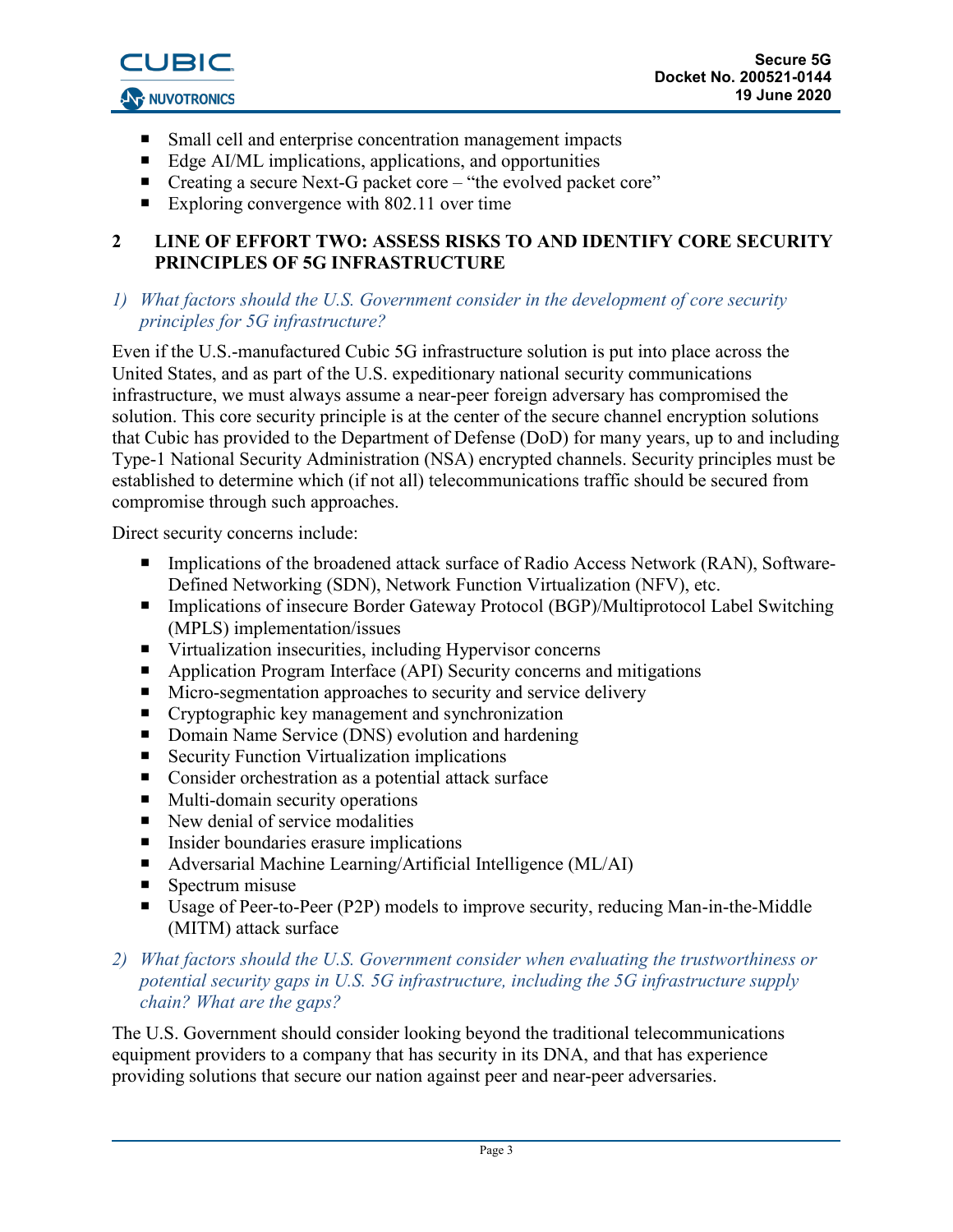

Considerations:

- Verifiable code provenance and Bill of Materials (BOMs)
- Supply chain interrogation
- **Penetration testing**
- Self-protection mechanisms
- A secure virtualized packet core
- The role of AI/ML and adversarial learning detection/prevention particularly in orchestration and virtualization
- Silicon and related hardware trustworthiness
- Source code validation testing to prevent remote hacking
- *3) What constitutes a useful and verifiable security control regime? What role should security requirements play, and what mechanisms can be used to ensure these security requirements are adopted?*

Considerations:

- **Protect, detect, and defend positionally in this currently "complicated" architecture and a** simplified future state
- Self-securing services and infrastructure
- SFV as a standard
- Verifiability of trust
- *4) Are there stakeholder-driven approaches that the U.S. Government should consider promoting adoption of policies, requirements, guidelines, and procurement strategies necessary to establish secure, effective, and reliable 5G infrastructure?*

There are existing contracts in place—that are only an MPIR away—that could be used for immediate procurement of 5G pilots, demonstrations, and deployments based on Cubic | Nuvotronics's technology offerings.

- Help drive and develop a 5G ecosystem.
- **Provide Cooperative Research and Development Agreements (CRADAs) for innovation.**
- *5) Is there a need for incentives to address security gaps in 5G infrastructure? If so, what types of incentives should the U.S. Government consider in addressing these gaps? Are there incentive models that have proven successful that could be applied to 5G infrastructure security?*

The Government should consider the following:

- Cooperative research programs
- Full-spectrum asymmetric approaches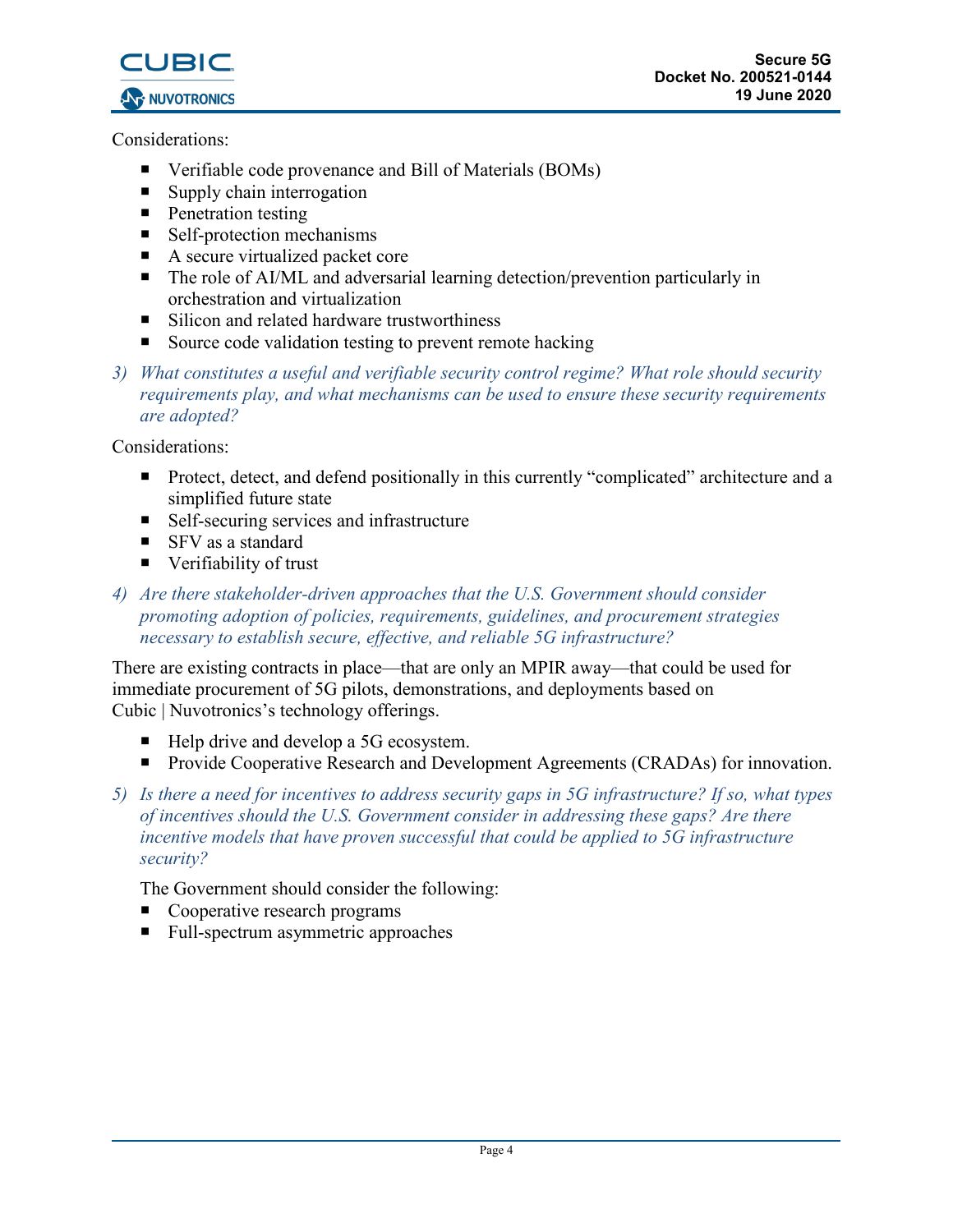#### **3 LINE OF EFFORT THREE: ADDRESS RISKS TO U.S. ECONOMIC AND NATIONAL SECURITY DURING DEVELOPMENT AND DEPLOYMENT OF 5G INFRASTRUCTURE WORLDWIDE.**

*1) What opportunities does the deployment of 5G networks worldwide create for U.S. companies?*

There are opportunities to extend the reach of U.S. international development investments to help finance developing nations' acquisition and implementation. For example, the Cubic/Nokia Tech Bundle offered under the 5G prototype demonstrates one way to expand a U.S.-based 5G capability globally.

Considerations:

- **Market expansion**
- $\blacksquare$  Innovation through technology initiatives

### *2) How can the U.S. Government best address the economic and national security risks presented by the use of 5G worldwide?*

There are opportunities to extend the reach of U.S. international development investments to help finance developing nations' acquisition and implementation of the Cubic/Nokia Tech Bundle. Market expansion and targeted innovation through technology initiatives extend the opportunity set and create new opportunities as other nations aggressively pursue their own foreign policy.

Considerations:

- U.S. Government ecosystem
- Competitive vis-a-vie China, etc. Buy indigenous solutions campaign
- Tariffs, Buy American, and even sanctions

### *3) How should the U.S. Government best promote 5G vendor diversity and foster market competition?*

The U.S. Government should promote 5G vendor diversity and foster market competition by immediately investing in the Cubic/Nokia Tech Bundle, including RDT&E and city-wide pilots to de-risk acquisition in the face of Huawei's existing product offering. In addition, the U.S. Government should raise awareness of this U.S.-led commercial 5G capability in the conduct of its foreign policy and trade negotiations the same way that it advocates for Boeing airframes. Any new U.S. equipment vendor that offers similar capabilities could/should be added to this list for U.S. Government RDT&E investment and foreign trade policy advocacy.

- Offer Small Business Administration (SBA) type incentives.
- $\blacksquare$  Help foster 5G start-ups.
- **Provide CRADAs.**
- **Promote pan-geographical partnerships and innovation.**
- **Provide corporate tax credits for domestic manufacturers that can develop secure 5G** products and can be trusted by any U.S. Government agency.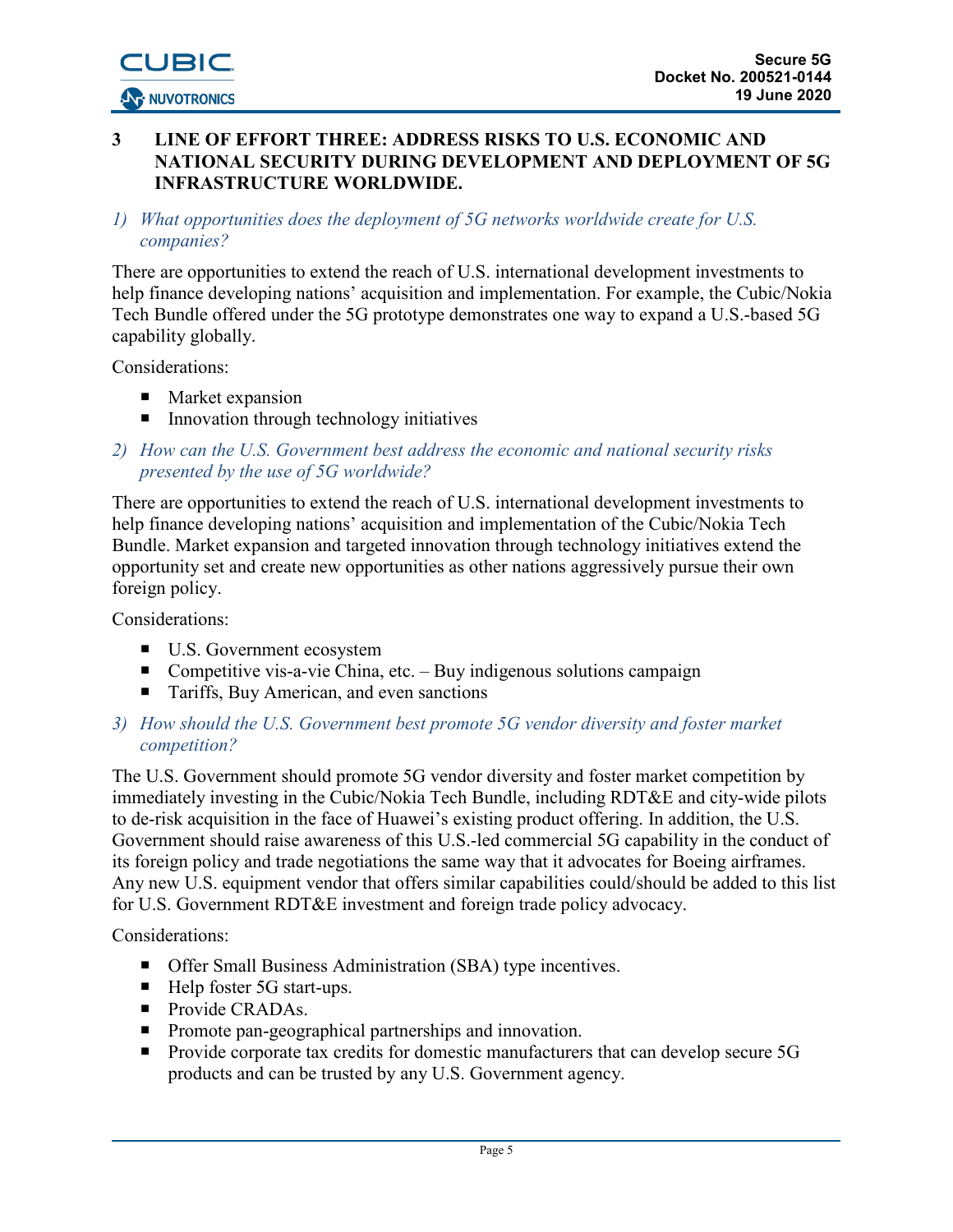

*4) What incentives and other policy options may best close or narrow any security gaps and ensure the economic viability of the United States domestic industrial base, including research and development in critical technologies and workforce development in 5G and beyond?*

Beyond deploying a secure 5G network infrastructure with the Cubic/Nokia Tech Bundle, it is essential that U.S. Government investment encourage U.S.-based, trusted foundry capabilities for creating competitively priced, trusted hardware solutions for mobile handsets, the Internet of Things, and more, that avoid zero day exploits inserted by foreign adversaries.

Considerations:

- Competitive vis-a-vis China, etc. Enforce embargoed companies and non-U.S. origin enterprise policies and statutes.
- Mandate that domestic 5G manufacturers adhere to specific security enabled standards.

#### **4 LINE OF EFFORT FOUR: PROMOTE RESPONSIBLE GLOBAL DEVELOPMENT AND DEPLOYMENT OF 5G**

*1) How can the U.S. Government best lead the responsible international development and deployment of 5G technology and promote the availability of secure and reliable equipment and services in the market?*

The U.S. Government, for example, can lead international development with joint agreement with friendly European partners that do not just focus on the United States, but globally, where the European markets are established.

Considerations:

- Start-up innovation incentives.
- Competitive vis-a-vis China, etc.
- Create cross-border collaborative partnerships.
- Handle Counterintelligence (CI) and Foreign Ownership, Control, or Influence (FOCI) issues clearly and consistently.
- Create an international 5G consortium that will police the practices of all 5G manufactures and report results quarterly to industry.
- *2)* How can the U.S. Government best encourage and support U.S. private sector participation in *standards development for 5G technologies?*

The U.S. private sector already participates in standards development for 5G technologies, but the U.S. Government abandoned its commitment long ago to U.S.-based manufacturing of these technologies. The Government must fund U.S. manufacturers of 5G technologies immediately, and work with them to shape the Next-G standards by forging the frontiers of new, cutting-edge, scalable, secure, and commercially viable product offerings.

- **Provide leadership through focus.**
- Approach indigenous visionaries to participate.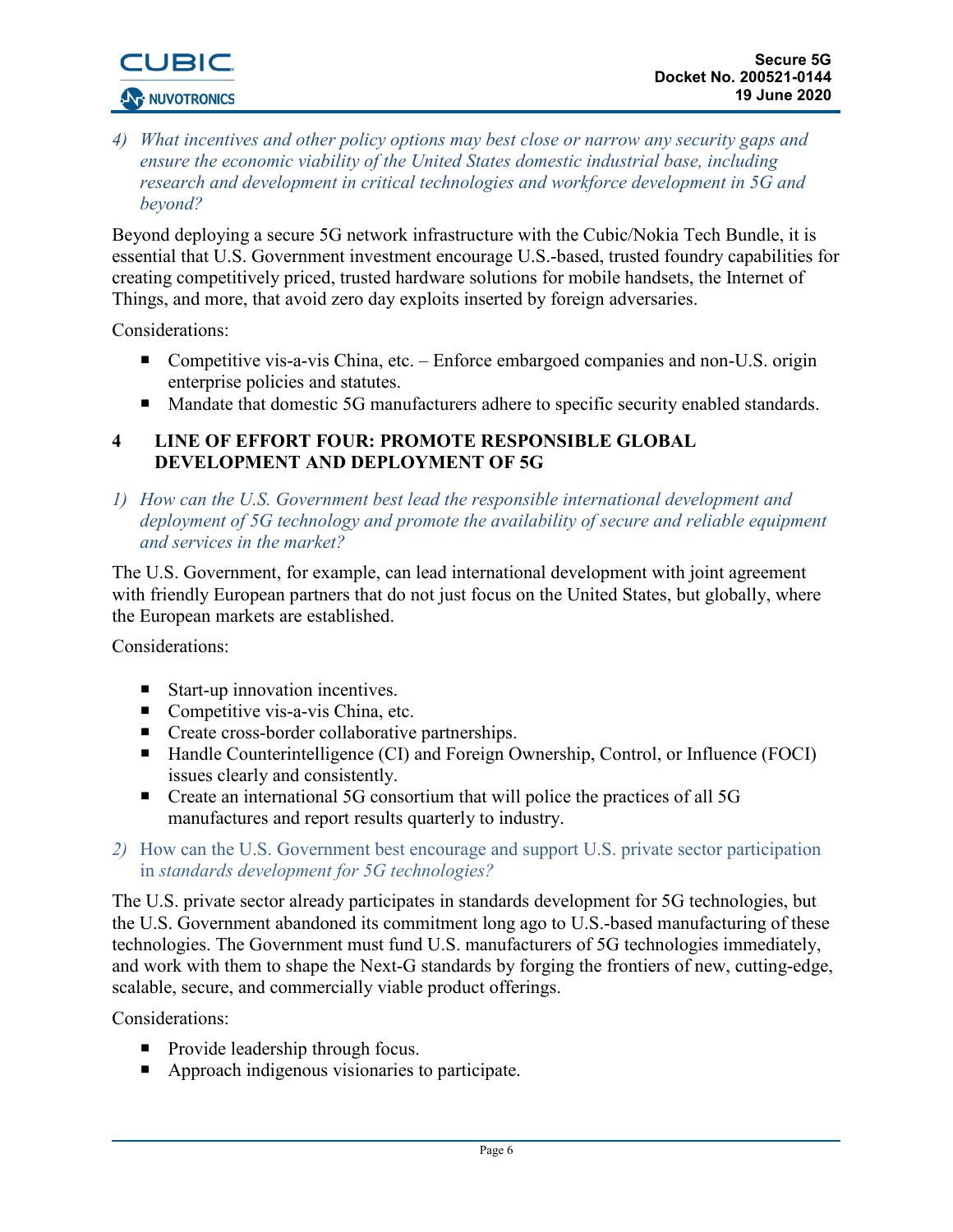

■ Create an annual 5G developers conference and allows industry to present white papers and potential prototype products.

#### *3) What tools or approaches could be used to mitigate risk from other countries' 5G infrastructure? How should the U.S. Government measure success in this activity?*

With Cubic | Nuvotronics, the U.S. Government has at its disposal a U.S. manufacturer with game-changing 5G technologies that could fundamentally transform U.S. telecommunications over a handful of years. The approach would be to fund the activities discussed above, immediately, and to begin ramping up massive U.S.-based manufacturing of these 5G technologies for national and global scale deployment.

Considerations:

- **Provide Security assessments.**
- Understand and protect backbone infrastructure security risks and exposures
- Plan and provide war game catastrophic network calamities for defense and recovery.
- Create specific security protocols and standards for U.S. Government entities that wish to access 5G networks in an Outside the Continental United States (OCONUS) environment.

#### *4) Are there market or other incentives the U.S. Government should promote or foster to encourage international cooperation around secure and trusted 5G infrastructure deployment?*

To promote, foster, and encourage international cooperation around secure and trusted 5G infrastructure, the U.S. Government should provide technical exchanges, flying in telecom engineers from around the world to train on the U.S.-based solution sets. This should be treated as public diplomacy, including international networking opportunities as well as continuing learning credits.

Considerations:

- Provide collaborative test environments.
- Offer Joint exercises with allies.
- Plan and provide war game catastrophic network calamities.
- **Provide tax incentives to U.S.-based 5G developers that create and enforce specific** standards that their international partners must abide by.
- *5) Both the Department of Commerce and the Federal Communications Commission (FCC) have rulemakings underway to address the security of the telecommunications infrastructure supply chain.4 Are there other models that identify and manage risks that might be valuable to consider?*

We suggest a model that issues rules forbidding the purchase and deployment of Huawei hardware in the telecommunications infrastructure supply chain, or a "buy American" rule. The Government promulgation of complicated security monitoring standards for the commercial telecommunications companies would never keep up with the fast-changing technology space. A U.S.-based industry association could establish standards, but it is unclear how they would actively identify and manage risks experienced by telecom operators. A private sector, thirdparty, security-monitoring framework would require invasive access of one commercial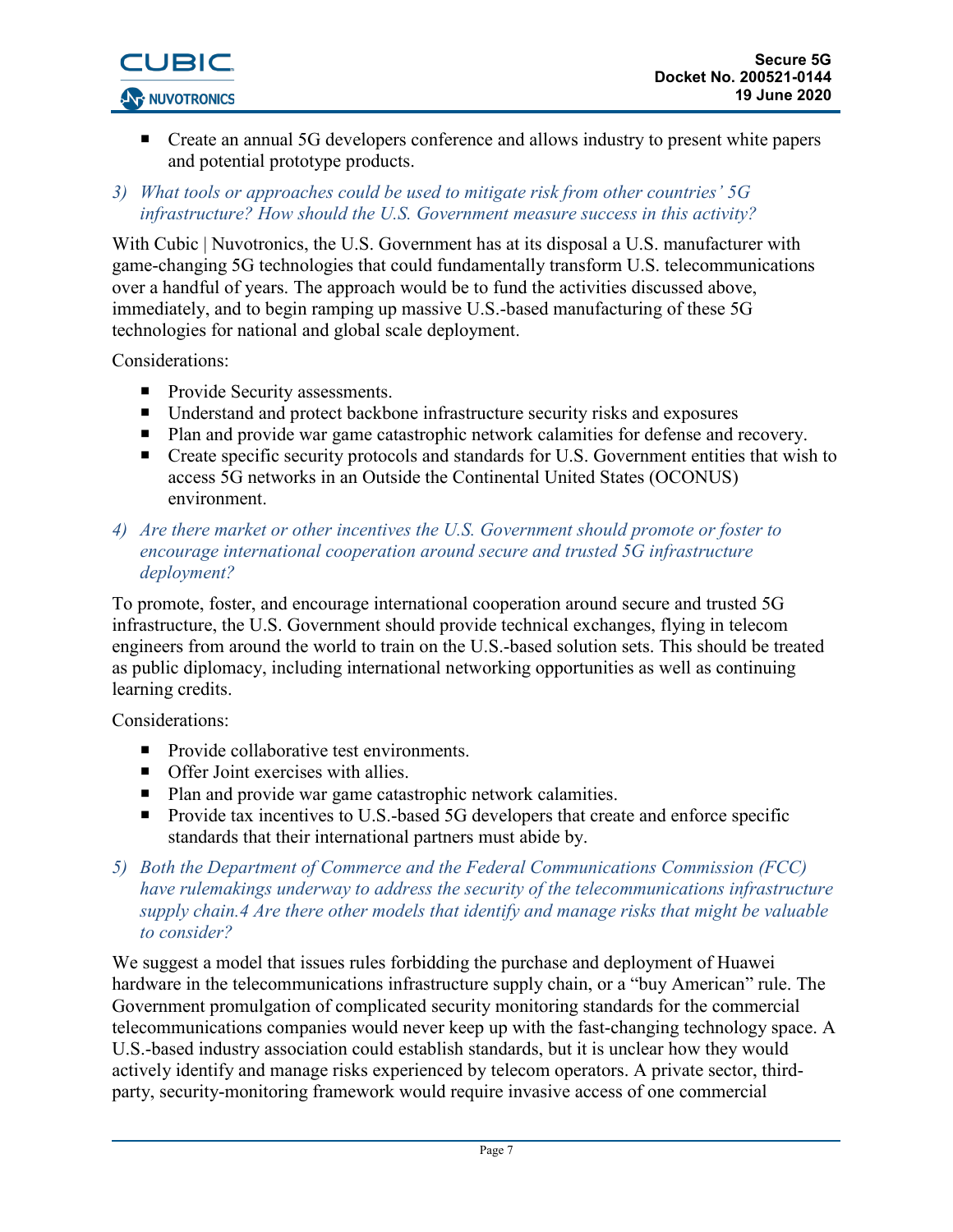

organization into the technical infrastructure of another, creating all sorts of problems. A publicsector-based, security-monitoring framework for managing risks would require Government (Department of Homeland Security/National Security Agency [DHS/NSA]) monitoring of domestic communications infrastructure, which would be politically untenable.

Considerations:

- Use spectrum as a national asset.
- Conduct regular risk identification, management. and mitigation exercises.
- *6) What other actions should the U.S. Government take to fulfill the policy goals outlined in the Act and the Strategy?*

The U.S. Government should stop saying that there is no U.S.-led 5G manufacturing capability and take a small portion of the resources that have been appropriated in Fiscal Year (FY)20 to accelerate the Cubic/Nokia Tech Bundle as part of the broader 5G prototype efforts into largescale manufacturing and deployment.

- Lean in on AI/ML integration.
- Offer competitive positioning visa-vie China etc.
- Define the security standards required for domestic 5G Original Equipment Manufacturers (OEM).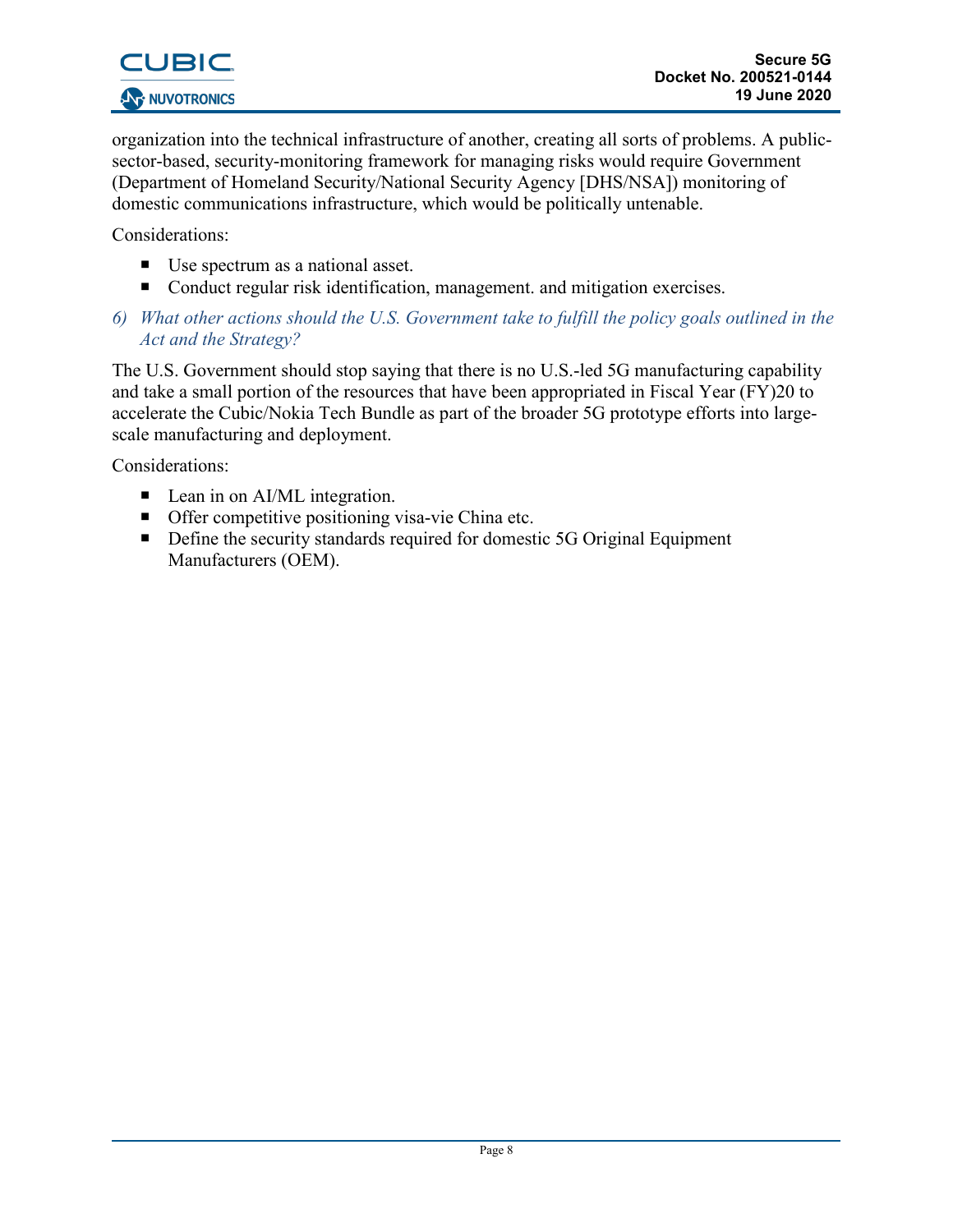

#### **ACRONYMS**

| <b>Acronym</b>   | <b>Definition</b>                                     |
|------------------|-------------------------------------------------------|
| 5G               | 5th Generation                                        |
| AI               | Artificial Intelligence                               |
| <b>API</b>       | Application Program Interface                         |
| <b>BGP</b>       | <b>Border Gateway Protocol</b>                        |
| <b>BOM</b>       | <b>Bill of Materials</b>                              |
| <b>CI</b>        | Counterintelligence                                   |
| <b>CRADA</b>     | <b>Cooperative Research and Development Agreement</b> |
| <b>DARPA</b>     | Defense Advanced Research Projects Agency             |
| <b>DHS</b>       | Department of Homeland Security                       |
| <b>DNS</b>       | <b>Domain Name Service</b>                            |
| <b>DoD</b>       | Department of Defense                                 |
| <b>FCC</b>       | <b>Federal Communications Commission</b>              |
| <b>FFRDC</b>     | Federally Funded Research and Development Center      |
| <b>FOCI</b>      | Foreign Ownership, Control, or Influence              |
| <b>FY</b>        | <b>Fiscal Year</b>                                    |
| Huawei           | Huawei Technologies Co., Ltd.                         |
| <b>IARPA</b>     | Intelligence Advanced Research Projects Activity      |
| <b>IoT</b>       | Internet of Things                                    |
| IP               | <b>Internet Protocol</b>                              |
| <b>MITM</b>      | Man-in-the-Middle                                     |
| <b>ML</b>        | <b>Machine Learning</b>                               |
| <b>MPLS</b>      | <b>Multiprotocol Label Switching</b>                  |
| Next-G           | <b>Next-Generation</b>                                |
| <b>NFV</b>       | <b>Network Function Virtualization</b>                |
| <b>NIPF</b>      | National Intelligence Priorities Framework            |
| <b>NRE</b>       | <b>Nonrecurring Engineering</b>                       |
| <b>NSA</b>       | <b>National Security Administration</b>               |
| <b>OCONUS</b>    | <b>Outside the Continental United States</b>          |
| <b>OEM</b>       | <b>Original Equipment Manufacturers</b>               |
| P <sub>2</sub> P | Peer-to-Peer                                          |
| Q <sub>1</sub>   | <b>First Quarter</b>                                  |
| <b>RAN</b>       | <b>Radio Access Network</b>                           |
| <b>RAT</b>       | Radio Access Technology                               |
| RDT&E            | <b>Research Development Test &amp; Evaluation</b>     |
| <b>SBA</b>       | <b>Small Business Administration</b>                  |